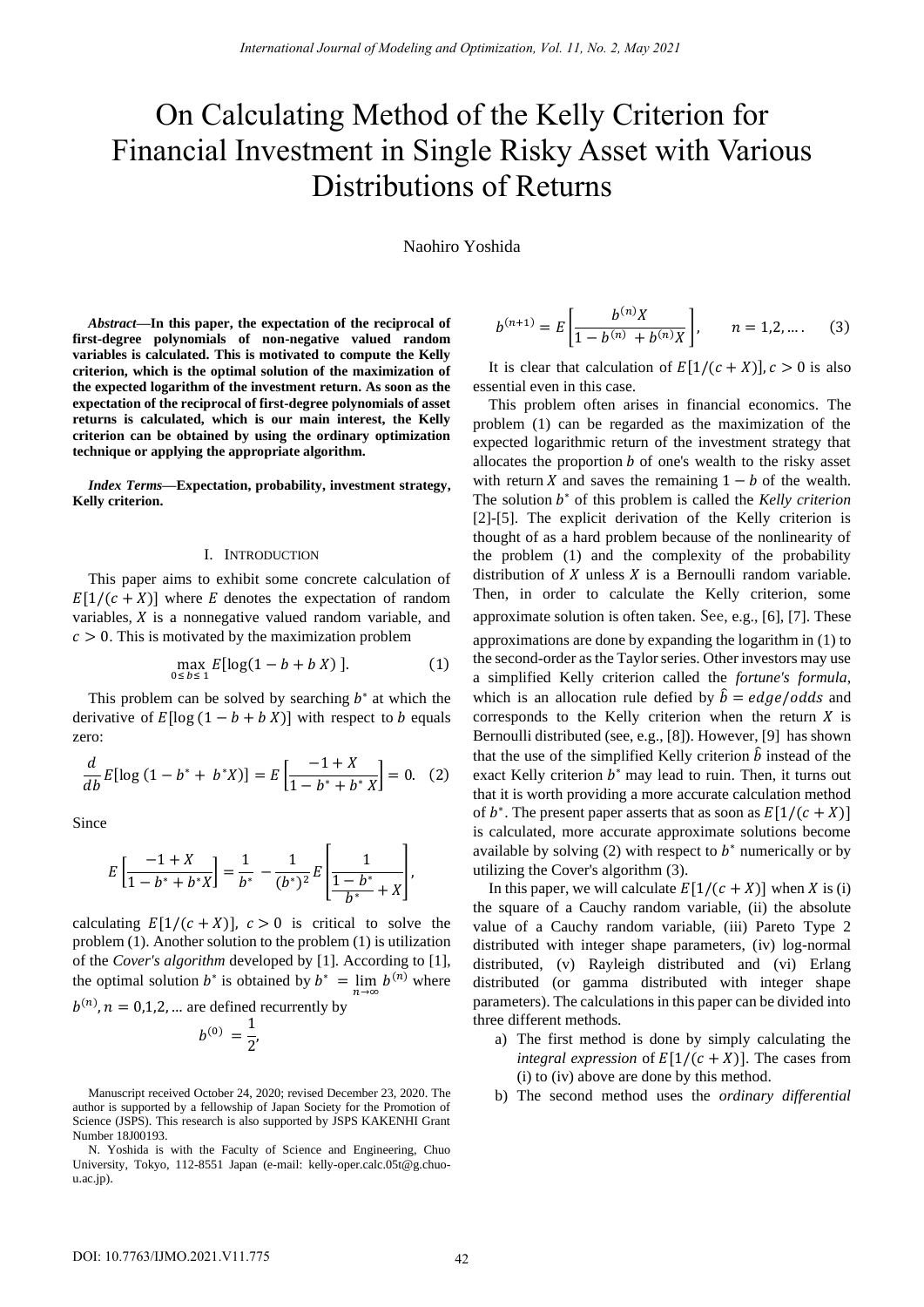*equation (ODE)*. We define a function

$$
g(z) = E\left[\frac{1}{z+X}\right].
$$

Then, we derive the ODE that  $g(z)$  satisfies, solve the ODE, and evaluate  $g(c)$ . The Rayleigh case (v) is treated by this method.

c) The third method utilizes *mixed distributions and the Laplace transform*. That is, if we introduce a random variable Z such that  $Z|X \sim Exp(X)$ , then we realize that

 $E[e^{-cZ}] = E[E[e^{-cZ}|X]] = 1 - c E[1/(c+X)].$ 

Then, the problem becomes the calculation of the Laplace transform  $E[e^{-cZ}]$  for the unconditioned probability distribution of  $Z$ . The Erlang case (vi) is dealt with by this method.

The rest of the paper is organized as follows. The calculation results of  $E[1/(c+X)]$  are summarized in section II. In section III, the proofs are given separately for each method. Section IV concludes the paper.

### *A. A List of Special Functions*

In calculations below, we use the following special functions.

• The exponential integral  $E_n(z)$ :

$$
E_n(z) = \int_1^\infty \frac{e^{-zt}}{t^n} dt, \qquad n = 0, 1, 2, \dots, \text{Re}(z) > 0. \tag{4}
$$

See eq.5.1.4, p.228 in [10].

The exponential integral  $Ei(x)$ :

$$
Ei(x) = \int_{-\infty}^{x} \frac{e^{t}}{t} dt, \qquad x > 0,
$$
 (5)

See eq.5.1.2, p.228 in [10].

The error function  $erf(z)$ :

$$
\text{erf(z)} = \frac{2}{\sqrt{\pi}} \int_0^z e^{-t^2} \, \text{dt.} \tag{6}
$$

See eq.7.1.1, p.297 in [10].

## II. RESULTS

**Proposition 1.** Suppose that *X* is a Cauchy random variable whose probability density function (PDF) is given by

$$
f_X(x) = \frac{1}{\pi} \cdot \frac{\gamma}{\gamma^2 + x^2}, \qquad -\infty < x < \infty, \gamma > 0.
$$

Then, for  $c > 0$ ,

$$
E\left[\frac{1}{c+X^2}\right] = \frac{1}{\sqrt{c}(\gamma + \sqrt{c})}.
$$
 (7)

**Proposition 2.** *Suppose that is a Cauchy* distributed *random variable whose PDF is given by*  $f_X(x) = \frac{1}{\pi}$  $rac{1}{\pi}$   $\cdot \frac{\gamma}{\gamma^2}$  $\frac{y}{y^2 + x^2}$ ,  $-\infty < x < \infty$ ,  $\gamma > 0$ . *Then, for*  $c > 0$ ,

$$
E\left[\frac{1}{c+|X|}\right] = \frac{c}{\gamma^2 + c^2} + \frac{2\gamma}{\pi(\gamma^2 + c^2)} (\log \gamma - \log c).
$$

**Proposition 3.** *Suppose that X is a Pareto Type 2 distributed random variable with integer shape parameters whose PDF is given by*

$$
f_X(x) = \frac{n\lambda^n}{(x+\lambda)^{n+1}}, \qquad x > 0, \lambda > 0, n = 1, 2, \dots.
$$
  
Then, for  $c > 0$ ,
$$
E\left[\frac{1}{c+X}\right] = -\frac{n}{\lambda} \left(\frac{\lambda}{\lambda - c}\right)^{n+1} \left(\log c - \log \lambda + \sum_{k=1}^n \frac{1}{k} \left(\frac{\lambda - c}{\lambda}\right)^k\right).
$$

**Proposition 4.** Suppose that  $X$  is a log-normal distributed random variable such that  $\log X \sim N(0, \sigma^2)$  where  $\sigma > 0$ . Then, for  $c > 0$ ,  $1<sub>1</sub>$ 

$$
E\left[\frac{1}{c+X}\right]
$$
  
=  $\frac{1}{c}$ \n
$$
\begin{pmatrix}\n\overline{\Phi}\left(\frac{\log c}{\sigma}\right) \\
-\sum_{k=0}^{\infty}(-1)^k \exp\left(\frac{\sigma^2 k^2}{2} + k \log c\right) \overline{\Phi}\left(\frac{\sigma^2 k + \log c}{\sigma}\right) \\
+\sum_{k=0}^{\infty}(-1)^k \exp\left(\frac{\sigma^2 k^2}{2} - k \log c\right) \overline{\Phi}\left(\frac{\sigma^2 k - \log c}{\sigma}\right)\n\end{pmatrix},
$$

where  $\overline{\Phi}$  indicates the tail distribution of the standard normal distribution, i.e.,  $\overline{\Phi} = P(Z > z)$ ,  $z \in \mathbb{R}$  when  $Z \sim N(0,1)$ .

**Proposition 5.** *Suppose that is a Rayleigh distributed random variable whose PDF is given by*

$$
f_X(x) = \frac{x}{\theta^2} \exp\left(-\frac{x^2}{2\theta^2}\right), \qquad x > 0, \qquad \theta > 0.
$$
\nThen, for  $c > 0$ .

$$
E\left[\frac{1}{c+X}\right] = \sqrt{\frac{\pi}{2\theta^2}} + \frac{c}{2\theta^2} \exp\left(-\frac{c^2}{2\theta^2}\right)
$$

$$
\cdot \left[Ei\left(\frac{c^2}{2\theta^2}\right) - \pi i \cdot \text{erf}\left(-\frac{c}{\sqrt{2\theta^2}}i\right)\right], (8)
$$

where  $i = \sqrt{-1}$  is the imaginary unit, Ei(x) is the exponential integral defined by (5) and erf (z) is the error function defined by (6).

**Proposition 6.** Suppose that X is an Erlang distributed random variable whose PDF is given by

$$
f_X(x) = \frac{1}{\Gamma(n)} \lambda^n x^{n-1} e^{-\lambda x}, \qquad x > 0, \lambda > 0, n = 1, 2, ...
$$
  
Then, for  $c > 0$ ,  

$$
E\left[\frac{1}{c+X}\right] = \lambda e^{c\lambda} E_n(c\lambda),
$$

where  $E_n(z)$  is the exponential integral defined by (4).

## III. PROOFS

## *A. Using the Integral Expression*

Proposition 1, 2, 3 and 4 can be obtained by simply calculating the integral form of  $E[1/(c + X)]$ .

Proof of Proposition *I*. For 
$$
c \neq \gamma^2
$$
,  
\n
$$
E\left[\frac{1}{c+X^2}\right] = \frac{\gamma}{\pi} \int_{-\infty}^{\infty} \frac{1}{c+x^2} \cdot \frac{1}{\gamma^2 + x^2} dx
$$
\n
$$
= \frac{2}{\pi} \cdot \frac{\gamma}{\gamma^2 - c} \int_{0}^{\infty} \left(\frac{1}{c+x^2} - \frac{1}{\gamma^2 + x^2}\right) dx
$$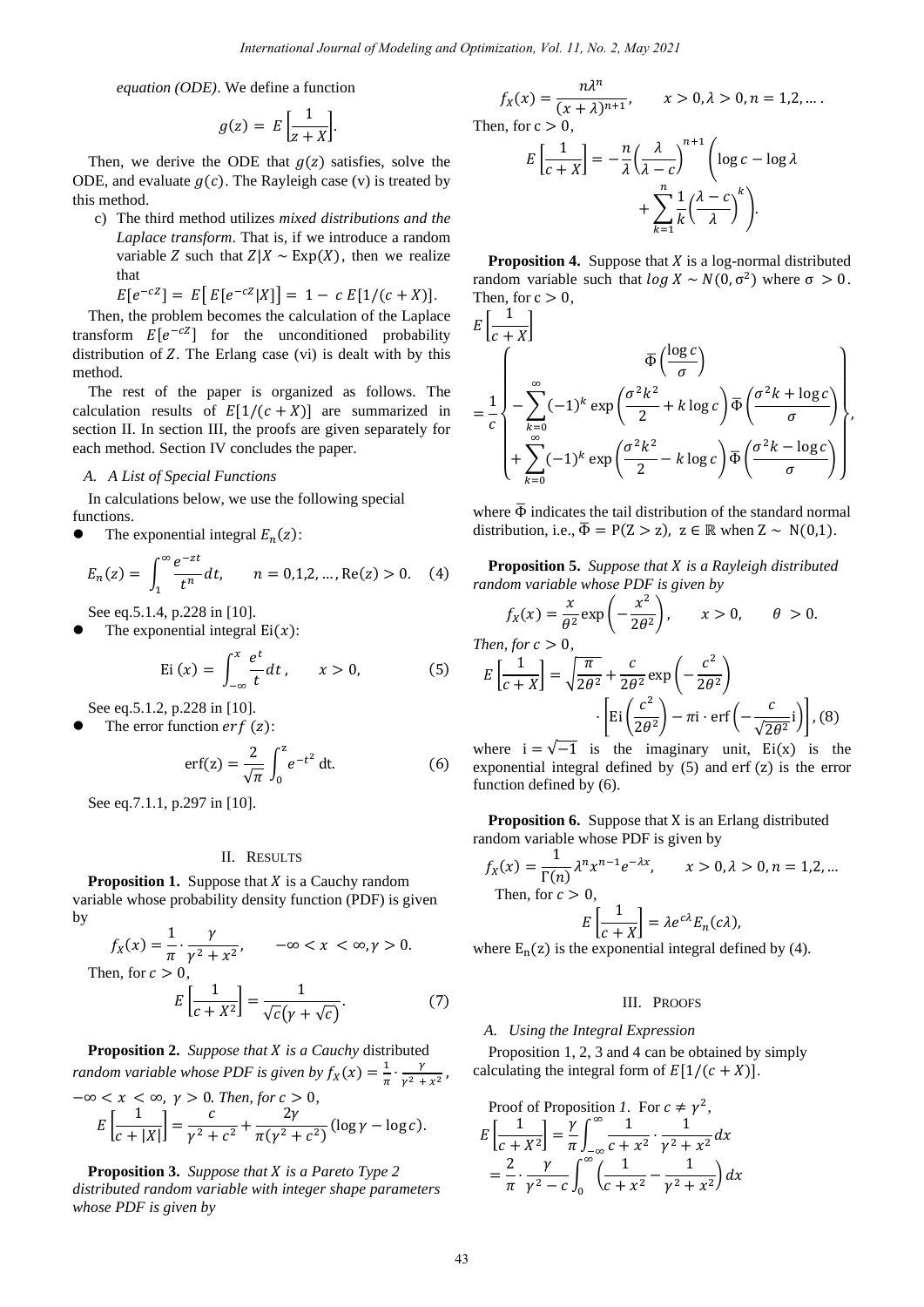$$
= \frac{2}{\pi} \cdot \frac{\gamma}{\gamma^2 - c} \left[ \frac{1}{\sqrt{c}} \arctan\left(\frac{x}{\sqrt{c}}\right) - \frac{1}{\gamma} \arctan\left(\frac{x}{\gamma}\right) \right]_0^{\infty}
$$
  
=  $\frac{2}{\pi} \cdot \frac{\gamma}{\gamma^2 - c} \cdot \frac{\pi}{2} \left( \frac{1}{\sqrt{c}} - \frac{1}{\gamma} \right)$   
=  $\frac{1}{(\gamma + \sqrt{c})\sqrt{c}}$ 

This is the right hand side of (7). When  $c = \gamma^2$ ,

$$
E\left[\frac{1}{c+X^2}\right] = \frac{2\gamma}{\pi} \int_0^\infty \frac{1}{(\gamma^2 + x^2)^2} dx
$$
  
=  $\frac{2\gamma}{\pi} \left[\frac{1}{2\gamma^2} \left(\frac{x}{\gamma^2 + x^2} + \frac{1}{\gamma} \arctan\left(\frac{x}{\gamma}\right)\right)\right]_0^\infty$   
=  $\frac{2\gamma}{\pi} \cdot \frac{\pi}{4\gamma^3}$   
=  $\frac{1}{2\gamma^2}$ .

This is the right hand side of (7) when  $c = \gamma^2$ . //

Proof of Proposition 2. By integration by parts,

$$
E\left[\frac{1}{c+|X|}\right] = \frac{1}{\pi} \int_{-\infty}^{\infty} \frac{1}{c+|x|} \cdot \frac{\gamma}{\gamma^2 + x^2} dx
$$
  
\n
$$
= \frac{2}{\pi} \int_{0}^{\infty} \frac{1}{c+x} \cdot \frac{\gamma}{\gamma^2 + x^2} dx
$$
  
\n
$$
= \frac{2}{\pi} \cdot \frac{\gamma}{\gamma^2 + c^2} \int_{0}^{\infty} \left(\frac{1}{c+x} - \frac{x-c}{\gamma^2 + x^2}\right) dx
$$
  
\n
$$
= \frac{2}{\pi} \cdot \frac{\gamma}{\gamma^2 + c^2} \left[\log\left(\frac{c+x}{\sqrt{\gamma^2 + x^2}}\right) + \frac{c}{\gamma} \arctan\left(\frac{x}{\gamma}\right)\right]_{0}^{\infty}
$$
  
\n
$$
= \frac{2}{\pi} \cdot \frac{\gamma}{\gamma^2 + c^2} \left(\frac{c\pi}{2\gamma} - \log\left(\frac{c}{\gamma}\right)\right)
$$
  
\n
$$
= \frac{c}{\gamma^2 + c^2} + \frac{2}{\pi} \cdot \frac{\gamma}{\gamma^2 + c^2} (\log \gamma - \log c), \text{ and we get the claim.}
$$

Proof of Proposition 3. First of all, recall that

$$
\int_0^\infty e^{-st} \frac{1}{(t+a)^n} dt = a^{1-n} e^{as} E_n(as)
$$

for  $a > 0$ ,  $n = 0,1,2,...$  and

$$
\int_0^\infty e^{-at} E_{n+1}(t) dt = \frac{(-1)^n}{a^{n+1}} \left( \log(1+a) + \sum_{k=1}^n \frac{(-1)^k a^k}{k} \right)
$$

for  $a > -1$  (see eq.29.3.128, p.1029 and eq.5.1.34, p.230) of [10]) where  $E_n(z)$  is the exponential integral defined by (4). Then,

$$
\int_0^\infty \frac{1}{c+x} \cdot \frac{1}{(x+\lambda)^{n+1}} dx
$$
  
= 
$$
\int_0^\infty \int_0^\infty e^{-(x+c)t} \frac{1}{(x+\lambda)^{n+1}} dt dx
$$
  
= 
$$
\int_0^\infty e^{-ct} dt \int_0^\infty e^{-xt} \frac{1}{(x+\lambda)^{n+1}} dx
$$
  
= 
$$
\int_0^\infty e^{-ct} \lambda^{-n} e^{\lambda t} E_{n+1}(\lambda t) dt
$$
  
= 
$$
\lambda^{-n-1} \int_0^\infty e^{-\frac{c-\lambda}{\lambda}} E_{n+1}(s) ds
$$

$$
= \lambda^{-n-1}(-1)^n \left(\frac{\lambda}{c-\lambda}\right)^{n+1} \left(\log\left(1+\frac{c-\lambda}{\lambda}\right) + \sum_{k=1}^n \frac{(-1)^k \left(\frac{c-\lambda}{\lambda}\right)^k}{k}\right)
$$

$$
= -\lambda^{-n-1} \left(\frac{\lambda}{\lambda-c}\right)^{n+1} \left(\log c - \log \lambda + \sum_{k=1}^n \frac{1}{k} \left(\frac{\lambda-c}{\lambda}\right)^k\right)
$$

where the change of variable has been done as  $s = \lambda t$  in the fourth equation. Note that, since  $c > 0$  and  $\lambda > 0$ , it is always satisfied that  $(c - \lambda)/\lambda > -1$ . Therefore,

$$
E\left[\frac{1}{c+X}\right] = \int_0^\infty \frac{1}{c+x} \cdot \frac{n\lambda^n}{(x+\lambda)^{n+1}} dx
$$
  
=  $-\frac{n}{\lambda} \left(\frac{\lambda}{\lambda-c}\right)^{n+1} \left(\log c - \log \lambda + \sum_{k=1}^n \frac{1}{k} \left(\frac{\lambda-c}{\lambda}\right)^k\right),$ 

and the proof is completed. //

Proof of Proposition 4. Denote  $Y = \log X$  so that  $Y \sim$  $N(0, \sigma^2)$ . Then,

$$
E\left[\frac{1}{c+X}\right] = E\left[\frac{1}{c+e^Y}\right] = \frac{1}{\sqrt{2\pi\sigma^2}} \int_{-\infty}^{\infty} \frac{1}{c+e^z} e^{-\frac{z^2}{2\sigma^2}} dz
$$

$$
= \frac{1}{\sqrt{2\pi\sigma^2 c}} \int_{-\infty}^{\infty} \frac{1}{c+e^{z-\log c}} e^{-\frac{z^2}{2\sigma^2}} dx.
$$
(9)

By changing the variable as 
$$
y = z - \log c
$$
,  
\n
$$
= \frac{1}{\sqrt{2\pi\sigma^2 c}} \int_{-\infty}^{\infty} \frac{1}{1 + e^y} e^{-\frac{(y + \log c)^2}{2\sigma^2}} dy
$$
\n
$$
= \frac{1}{\sqrt{2\pi\sigma^2 c}} \int_{0}^{\infty} \frac{1}{1 + e^y} e^{-\frac{(y + \log c)^2}{2\sigma^2}} dy
$$
\n
$$
+ \frac{1}{\sqrt{2\pi\sigma^2 c}} \int_{0}^{\infty} \frac{1}{1 + e^{-y}} e^{-\frac{(y - \log c)^2}{2\sigma^2}} dy. \quad (10)
$$

Since 
$$
\frac{1}{1 + e^y} = 1 - \frac{1}{1 + e^{-y}},
$$

$$
= \frac{1}{\sqrt{2\pi\sigma^2 c}} \int_0^\infty e^{-\frac{(y + \log c)^2}{2\sigma^2}} dy
$$
(11)

$$
-\frac{1}{\sqrt{2\pi\sigma^2}c} \int_0^\infty \frac{1}{1+e^{-y}} e^{-\frac{(y+\log c)^2}{2\sigma^2}} dy
$$
 (12)

$$
+\frac{1}{\sqrt{2\pi\sigma^2}c}\int_0^\infty \frac{1}{1+e^{-y}}e^{-\frac{(y-\log c)^2}{2\sigma^2}}dy.\tag{13}
$$

The first term is

$$
(11) = \frac{1}{c} \overline{\Phi} \left( \frac{\log c}{\sigma} \right).
$$

The second term (12) is calculated as

$$
= \frac{1}{\sqrt{2\pi\sigma^2 c}} \int_0^\infty \sum_{\substack{k=0 \ \infty}}^\infty (-1)^k e^{-ky} e^{-\frac{(y+\log c)^2}{2\sigma^2}} dy
$$
  
= 
$$
\frac{1}{\sqrt{2\pi\sigma^2 c}} \sum_{k=0}^\infty (-1)^k \int_0^\infty e^{-ky} e^{-\frac{(y+\log c)^2}{2\sigma^2}} dy
$$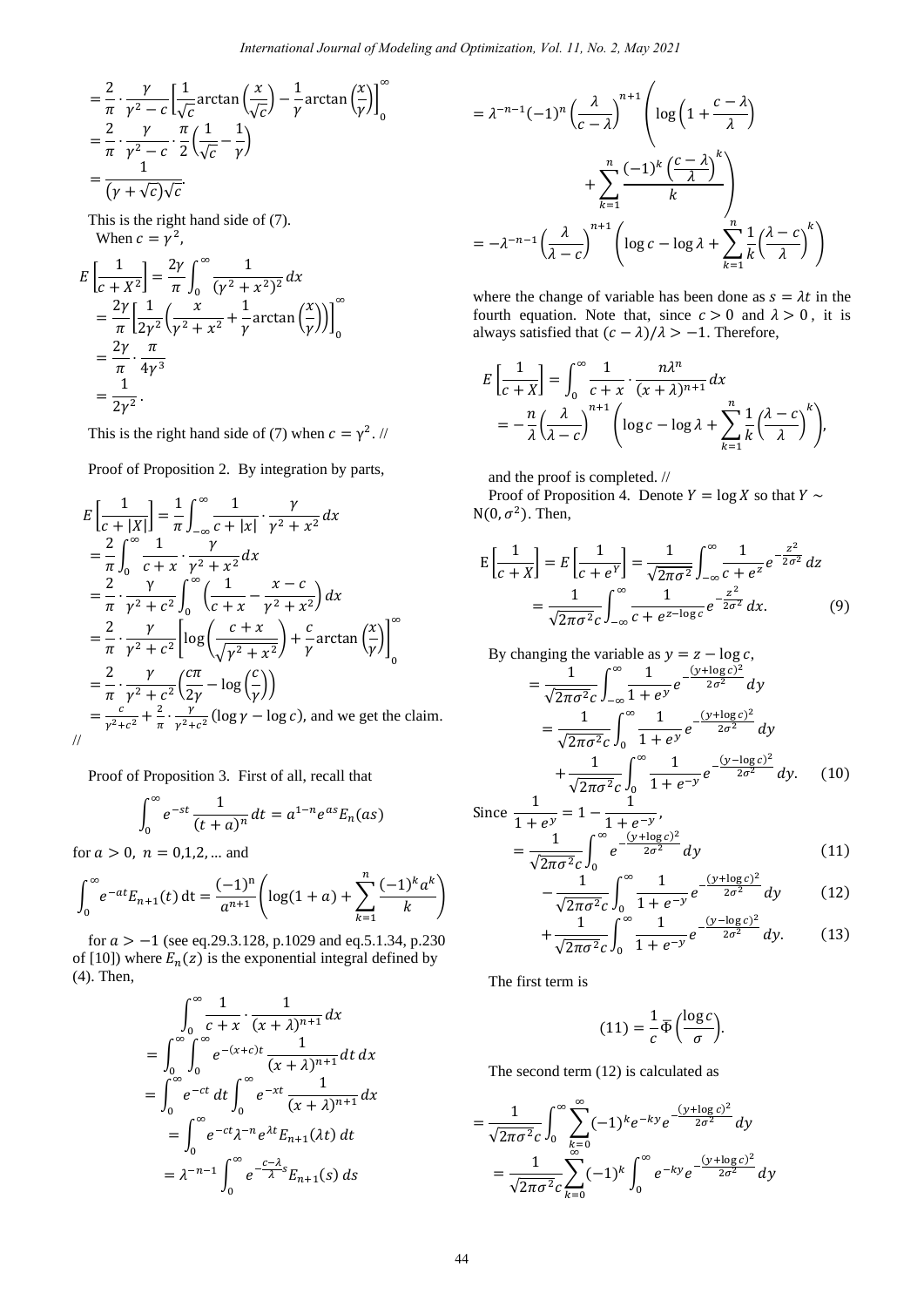$$
= \frac{1}{\sqrt{2\pi\sigma^2}c} \sum_{k=0}^{\infty} (-1)^k e^{\frac{\sigma^2 k^2}{2} + k \log c} \int_0^{\infty} e^{\frac{-(y + \log c + \sigma^2 k)^2}{2\sigma^2}} dy
$$
  

$$
= \frac{1}{c} \sum_{k=0}^{\infty} (-1)^k e^{\frac{\sigma^2 k^2}{2} + k \log c} \overline{\Phi} \left( \frac{\sigma^2 k + \log c}{\sigma} \right).
$$

We can change the order of integration and summation in the second equation by the dominated convergence theorem since, for any  $N = 0,1,2, ...$  and  $y \ge 0$ ,

$$
\left|\sum_{n=0}^{N}(-1)^{n}e^{-ny}\right|=\frac{|1-(-e^{-y})^{N+1}|}{1+e^{-y}}\leq \frac{1+e^{-y(N+1)}}{1+e^{-y}}\leq 2.
$$

Similarly, the third term (13) can be calculated as

$$
(13) = \frac{1}{c} \sum_{k=0}^{\infty} (-1)^k e^{\frac{\sigma^2 k^2}{2} - k \log c} \overline{\Phi} \left( \frac{\sigma^2 k - \log c}{\sigma} \right).
$$

Substituting these into  $(11)$ ,  $(12)$  and  $(13)$ , we obtain

$$
E\left[\frac{1}{c+X}\right]
$$
  
=  $\frac{1}{c}\overline{\Phi}\left(\frac{\log c}{\sigma}\right) - \frac{1}{c}\sum_{k=0}^{\infty} (-1)^k e^{\frac{\sigma^2 k^2}{2} + k \log c} \overline{\Phi}\left(\frac{\sigma^2 k + \log c}{\sigma}\right)$   
+  $\frac{1}{c}\sum_{k=0}^{\infty} (-1)^k e^{\frac{\sigma^2 k^2}{2} - k \log c} \overline{\Phi}\left(\frac{\sigma^2 k - \log c}{\sigma}\right)$ 

and get the assertion of the proposition. //

*B. Using the ODE*

Proposition 5 can be proved by the ODE method. Proof of Proposition 5. First, we calculate

$$
\int_0^\infty \frac{1}{c+x} \exp\left(-\frac{x^2}{2\theta^2}\right) dx.
$$

For  $z > 0$ , we define a function  $g(z)$  as

$$
g(z) = \int_0^\infty \frac{1}{z+x} \exp\left(-\frac{x^2}{2\theta^2}\right) dx.
$$

Then,  $g(z)$  satisfies a differential equation

$$
g'(z) = -\frac{z}{\theta^2}g(z) - \frac{1}{z} + \sqrt{\frac{\pi}{2\theta^2}}.
$$

This can be solved as follows:

$$
\exp\left(\frac{c^2}{2\theta^2}\right)g(c)
$$
\n
$$
= g(0) - \int_0^c \frac{1}{x} \exp\left(\frac{x^2}{2\theta^2}\right) dx + \sqrt{\frac{\pi}{2\theta^2}} \int_0^c \exp\left(\frac{x^2}{2\theta^2}\right) dx
$$
\n
$$
= \frac{1}{2} \left( \int_0^\infty \frac{e^{-y}}{y} dy - \int_0^{\frac{c^2}{2\theta^2}} \frac{e^y}{y} dy \right) + \sqrt{\pi} \int_0^c \frac{c}{\sqrt{2\theta^2}} e^{t^2} dt
$$
\n
$$
= -\frac{1}{2} \left[ \text{Ei}\left(\frac{c^2}{2\theta^2}\right) - \pi \text{i} \cdot \text{erf}\left(-\frac{c}{\sqrt{2\theta^2}}\text{i}\right) \right] \tag{14}
$$

where the change of variables have been done as  $y =$  $x^2/(2\theta^2)$  and  $t = x/\sqrt{2\theta^2}$ . Then, the left hand side of (8) can be calculated as follows:

$$
E\left[\frac{1}{c+X}\right] = \frac{1}{\theta^2} \int_0^\infty \frac{x}{c+x} \exp\left(-\frac{x^2}{2\theta^2}\right) dx
$$
  
\n
$$
= \frac{1}{\theta^2} \int_0^\infty \exp\left(-\frac{x^2}{2\theta^2}\right) dx - \frac{c}{\theta^2} \int_0^\infty \frac{1}{c+x} \exp\left(-\frac{x^2}{2\theta^2}\right) dx
$$
  
\n
$$
= \sqrt{\frac{\pi}{2\theta^2}} + \frac{c}{2\theta^2} \exp\left(-\frac{c^2}{2\theta^2}\right) \left[\operatorname{Ei}\left(\frac{c^2}{2\theta^2}\right) - \pi i\right]
$$
  
\n
$$
\operatorname{erf}\left(-\frac{c}{\sqrt{2\theta^2}}i\right)\right]
$$

where we have used (14) in the last equation and this completes the proof. //

## *C. Using the Mixed Distribution and the Laplace Transform*

Proposition 6 can be proved by introducing a mixed distribution and the Laplace transform.

Proof of Proposition 6. Let  $Z$  be a random variable such that  $Z|X \sim \text{Exp}(X)$ , i.e., given X, Z follows the exponential distribution with parameter  $X$ . So, the conditional PDF of  $Z|X$  is  $f_{Z|X}(z|x) = xe^{-xz}$ ,  $z > 0$ ,  $x > 0$ . Then, the Laplace transform of  $Z$  can be calculated as

$$
E[e^{-cZ}] = E[E[e^{-cZ}|X]] = E\left[\frac{X}{c+X}\right] = 1 - E\left[\frac{c}{c+X}\right],
$$

for  $c > 0$ . Therefore, we get

$$
E\left[\frac{1}{c+X}\right] = \frac{1 - E[e^{cZ}]}{c} \tag{15}
$$

On the other hand, the unconditional PDF of  $Z$  is given as follows: for  $z > 0$ ,

$$
f_Z(z) = \int_0^\infty f_{Z|X}(z|x) f_X(x) dx
$$
  
= 
$$
\int_0^\infty x e^{-xz} \cdot \frac{\lambda^n}{\Gamma(n)} x^{n-1} e^{-\lambda x} dx
$$
  
= 
$$
\frac{\lambda^n}{\Gamma(n)} \int_0^\infty x^n e^{-(\lambda + z)x} dx
$$
  
= 
$$
\frac{n \lambda^n}{(\lambda + z)^{n+1}}.
$$

Then, we have

$$
E[e^{-cZ}] = \int_0^\infty e^{-cz} \frac{n\lambda^n}{(\lambda + z)^{n+1}} dz = n e^{c\lambda} \int_1^\infty \frac{e^{-c\lambda y}}{y^{n+1}} dy
$$
  
=  $n e^{c\lambda} E_{n+1}(c\lambda)$ ,

where the change of variable in the second equation above has been done as  $y = (\lambda + z)/\lambda$ . Substituting this into (15), we obtain

$$
E\left[\frac{1}{c+X}\right] = \frac{1 - ne^{c\lambda}E_{n+1}(c\lambda)}{c} = \lambda e^{c\lambda}E_n(c\lambda),
$$

since  $nE_{n+1}(z) = e^{-z} - zE_n(z)$  (see eq.5.1.14, p.229 of  $[10]$ ). //

**Remark 1.** Ref. [11] includes many other examples of analytical calculations of  $E\left[1/(c + X)\right]$  when  $0 < X < 1$ . For instance, let  $X$  be a beta distributed random variable with parameters  $(\alpha, 1 - \alpha)$ ,  $0 < \alpha < 1$ . According to [11],  $E[1]$  $(1 + \lambda X)$ ] for  $\lambda > 0$  can be obtained as follows. Suppose that  $Y$  is an exponential distributed random variable with parameter 1 and independent of X. Define  $Z = XY$ . Then,